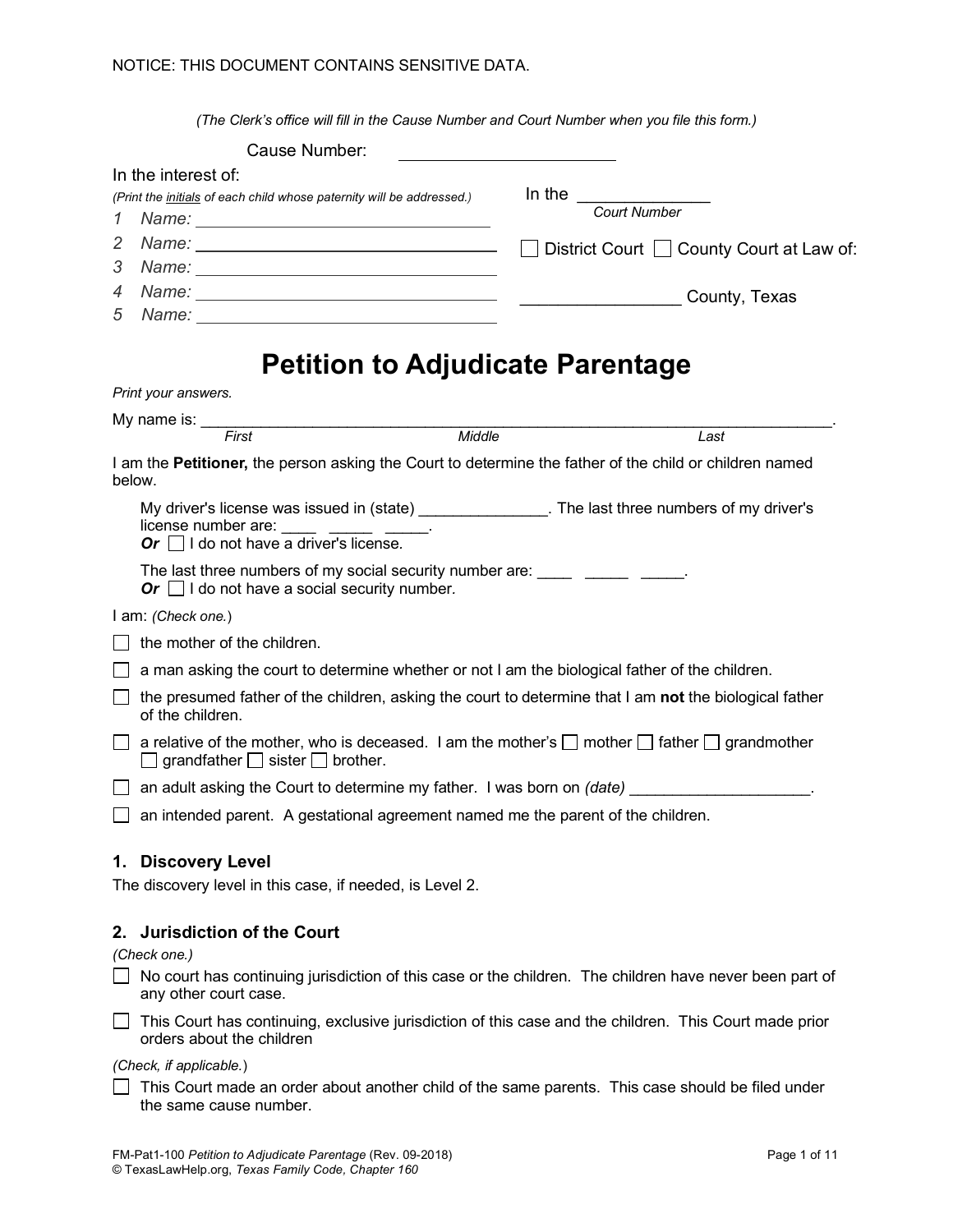This case is about the child or children listed below.

| This case is about the child or children listed below.                                                                                                                                                                                                                       |                                                                                                 |                                                                                              |  |  |
|------------------------------------------------------------------------------------------------------------------------------------------------------------------------------------------------------------------------------------------------------------------------------|-------------------------------------------------------------------------------------------------|----------------------------------------------------------------------------------------------|--|--|
| Child's name                                                                                                                                                                                                                                                                 | Date of Birth                                                                                   | County and State where<br>child lives now                                                    |  |  |
| 1.                                                                                                                                                                                                                                                                           |                                                                                                 |                                                                                              |  |  |
| 2.                                                                                                                                                                                                                                                                           |                                                                                                 |                                                                                              |  |  |
| 3.                                                                                                                                                                                                                                                                           |                                                                                                 |                                                                                              |  |  |
| 4.                                                                                                                                                                                                                                                                           |                                                                                                 |                                                                                              |  |  |
| 5.                                                                                                                                                                                                                                                                           |                                                                                                 |                                                                                              |  |  |
| (Check, if applicable.)                                                                                                                                                                                                                                                      |                                                                                                 |                                                                                              |  |  |
| This petition is filed before the birth of a child who is due to be born on                                                                                                                                                                                                  |                                                                                                 | month / day / year                                                                           |  |  |
| 3A. Do the children have an adjudicated father?                                                                                                                                                                                                                              |                                                                                                 | An adjudicated father is a man named                                                         |  |  |
| (Check one.)                                                                                                                                                                                                                                                                 |                                                                                                 | as the father of a child in a court order.<br>See Texas Family Code Section 160.204.         |  |  |
| The children do not have an adjudicated father.                                                                                                                                                                                                                              |                                                                                                 |                                                                                              |  |  |
| the adjudicated father, I was not named as a party in the court case that named the father of the<br>children, and it has been less than 4 years since the effective date of the court order naming the<br>father of the children. See Texas Family Code Section 160.609(b). |                                                                                                 |                                                                                              |  |  |
| 3B. Do the children have an acknowledged father?                                                                                                                                                                                                                             |                                                                                                 | An acknowledged father is a man who                                                          |  |  |
| (Check one.)                                                                                                                                                                                                                                                                 | has                                                                                             | signed an Acknowledgment of                                                                  |  |  |
| The children do not have an acknowledged father.                                                                                                                                                                                                                             | Paternity form claiming to the father of a<br>child. See Texas Family Code Section 160.204.     |                                                                                              |  |  |
| The children do have an acknowledged father. I am not<br>the acknowledged father, I did not sign the Acknowledgment of Paternity, and:<br>(Check one.)                                                                                                                       |                                                                                                 |                                                                                              |  |  |
| it has been less than 4 years since the effective date of the Acknowledgment of Paternity<br>See Texas Family Code Section 160.609(b), Or                                                                                                                                    |                                                                                                 |                                                                                              |  |  |
| the Acknowledgement of Paternity is void. See Texas Family Code Section 160.302(b)                                                                                                                                                                                           |                                                                                                 |                                                                                              |  |  |
| 3C. Do the children have a presumed father?                                                                                                                                                                                                                                  |                                                                                                 | A presumed father is a man who was                                                           |  |  |
| (Check one.)                                                                                                                                                                                                                                                                 |                                                                                                 | married to the mother when a child was                                                       |  |  |
| The children do not have a presumed father.                                                                                                                                                                                                                                  |                                                                                                 | born or conceived; a man who marries the<br>mother after the child is born and               |  |  |
| The children do have a presumed father and: (Check one.)                                                                                                                                                                                                                     |                                                                                                 | voluntarily claims paternity of the child with                                               |  |  |
| it has been less than 4 years since the children were<br>born See Texas Family Code Section 160.607(a)                                                                                                                                                                       | the bureau of vital statistics, on the child's<br>birth certificate, or in a record in which he | promises to support the child as his own;                                                    |  |  |
| it has been more than 4 years since the children<br>were born and: (Check one.)                                                                                                                                                                                              |                                                                                                 | or a man who, during the first two years of<br>the child's life, continuously lived with the |  |  |
| The presumed father did not file a petition to<br>adjudicate parentage of the children within 4<br>years of the children's birth because the<br>presumed father mistakenly believed he was the biological father of the children based on                                    | Section 160.204.                                                                                | child and represented to others that the<br>child was his own. See Texas Family Code         |  |  |
| misrepresentations that led him to that conclusion. See Texas Family Code Section 160.607(b), or                                                                                                                                                                             |                                                                                                 |                                                                                              |  |  |

The presumed father and mother did not live together or engage in sexual intercourse with each other during the time the children were conceived. See *Texas Family Code Section 160.607(b)*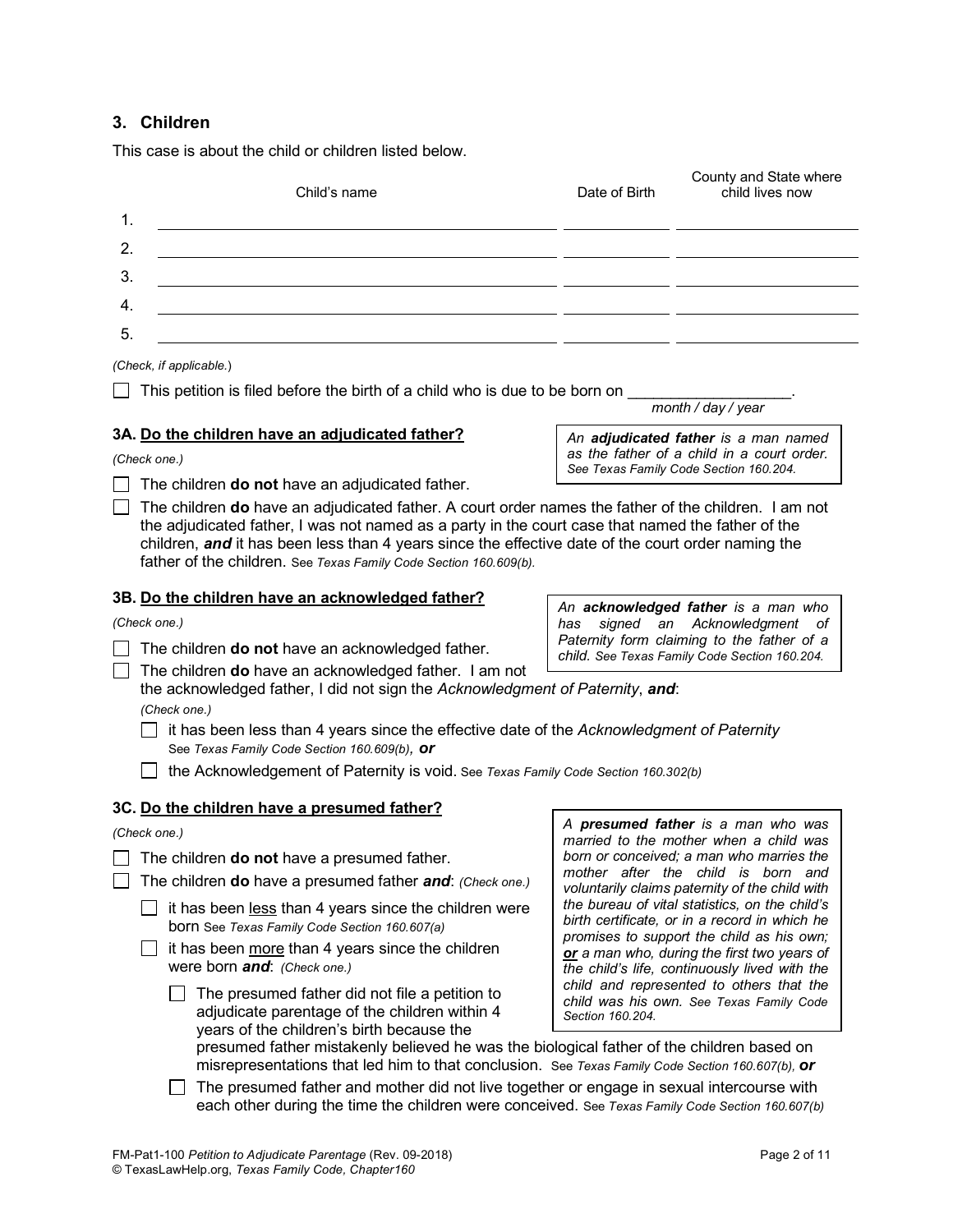# **4. Respondents - People Who Must Get Legal Notice of this Case**

*Note: There may be one or more Respondents. Read the paternity instructions at www.TexasLawHelp.org for information about who must be listed as a Respondent and given legal notice of this case.*

### **Respondent A**

|                                              |                                                                                                                                                                                                                                  | Respondent A's name is:                                                                                                                                                                                                                                                                                                      |  |  |
|----------------------------------------------|----------------------------------------------------------------------------------------------------------------------------------------------------------------------------------------------------------------------------------|------------------------------------------------------------------------------------------------------------------------------------------------------------------------------------------------------------------------------------------------------------------------------------------------------------------------------|--|--|
|                                              |                                                                                                                                                                                                                                  | PRINT the Respondent A's full name.                                                                                                                                                                                                                                                                                          |  |  |
|                                              |                                                                                                                                                                                                                                  | Respondent A is the child/ren's: (Check one.)                                                                                                                                                                                                                                                                                |  |  |
|                                              |                                                                                                                                                                                                                                  | □ Mother □ Alleged Father □ Presumed Father □ Other:                                                                                                                                                                                                                                                                         |  |  |
|                                              |                                                                                                                                                                                                                                  | I will give legal notice to Respondent A as follows: (Check one.)                                                                                                                                                                                                                                                            |  |  |
|                                              |                                                                                                                                                                                                                                  | Respondent A will sign a Waiver of Service or Answer.                                                                                                                                                                                                                                                                        |  |  |
|                                              |                                                                                                                                                                                                                                  | I will have a sheriff, constable, process server or clerk serve Respondent A with this Petition here:                                                                                                                                                                                                                        |  |  |
|                                              |                                                                                                                                                                                                                                  | <b>Street Address</b><br><b>State</b><br>City<br>Zip                                                                                                                                                                                                                                                                         |  |  |
|                                              |                                                                                                                                                                                                                                  | If this is a work address, name of business:                                                                                                                                                                                                                                                                                 |  |  |
|                                              |                                                                                                                                                                                                                                  | I ask the clerk to issue a Citation of Service (the form necessary to provide legal notice to<br>Respondent A by Official Service of Process). I understand that I will need to pay the fee (or file a<br>Statement of Inability to Afford Payment of Court Costs if I am unable to pay the fee) and arrange for<br>service. |  |  |
|                                              | I cannot find this Respondent. I ask that this Respondent be served by publication. I understand I<br>must file an Affidavit for Citation by Publication and hire a lawyer to serve as attorney ad litem for this<br>Respondent. |                                                                                                                                                                                                                                                                                                                              |  |  |
|                                              |                                                                                                                                                                                                                                  | <b>Respondent B</b> (Check one.)                                                                                                                                                                                                                                                                                             |  |  |
|                                              |                                                                                                                                                                                                                                  | There is no Respondent B. No one else is entitled to notice in this case. (Skip to section 8.)                                                                                                                                                                                                                               |  |  |
|                                              | Respondent B's name is:                                                                                                                                                                                                          |                                                                                                                                                                                                                                                                                                                              |  |  |
|                                              |                                                                                                                                                                                                                                  | PRINT the Respondent B's full name.                                                                                                                                                                                                                                                                                          |  |  |
|                                              |                                                                                                                                                                                                                                  | Respondent B is the child/ren's: (Check one.)                                                                                                                                                                                                                                                                                |  |  |
| Mother Alleged Father Presumed Father Other: |                                                                                                                                                                                                                                  |                                                                                                                                                                                                                                                                                                                              |  |  |
|                                              |                                                                                                                                                                                                                                  | I will give legal notice to Respondent B as follows: (Check one.)                                                                                                                                                                                                                                                            |  |  |
|                                              |                                                                                                                                                                                                                                  | Respondent B will sign a Waiver of Service or Answer.                                                                                                                                                                                                                                                                        |  |  |
|                                              |                                                                                                                                                                                                                                  | I will have a sheriff, constable, process server or clerk serve Respondent B with this Petition here:                                                                                                                                                                                                                        |  |  |
|                                              |                                                                                                                                                                                                                                  | <b>Street Address</b><br><b>State</b><br>City<br>Zip                                                                                                                                                                                                                                                                         |  |  |
|                                              |                                                                                                                                                                                                                                  | If this is a work address, name of business:                                                                                                                                                                                                                                                                                 |  |  |
|                                              |                                                                                                                                                                                                                                  | I ask the clerk to issue a Citation of Service (the form necessary to provide legal notice to<br>Respondent B by Official Service of Process). I understand that I will need to pay the fee (or file<br>a Statement of Inability to Afford Payment of Court Costs if I am unable to pay the fee) and<br>arrange for service. |  |  |
|                                              |                                                                                                                                                                                                                                  | I cannot find this Respondent. I ask that this Respondent be served by publication. I understand I<br>must file an Affidavit for Citation by Publication and hire a lawyer to serve as attorney ad litem for<br>this Respondent.                                                                                             |  |  |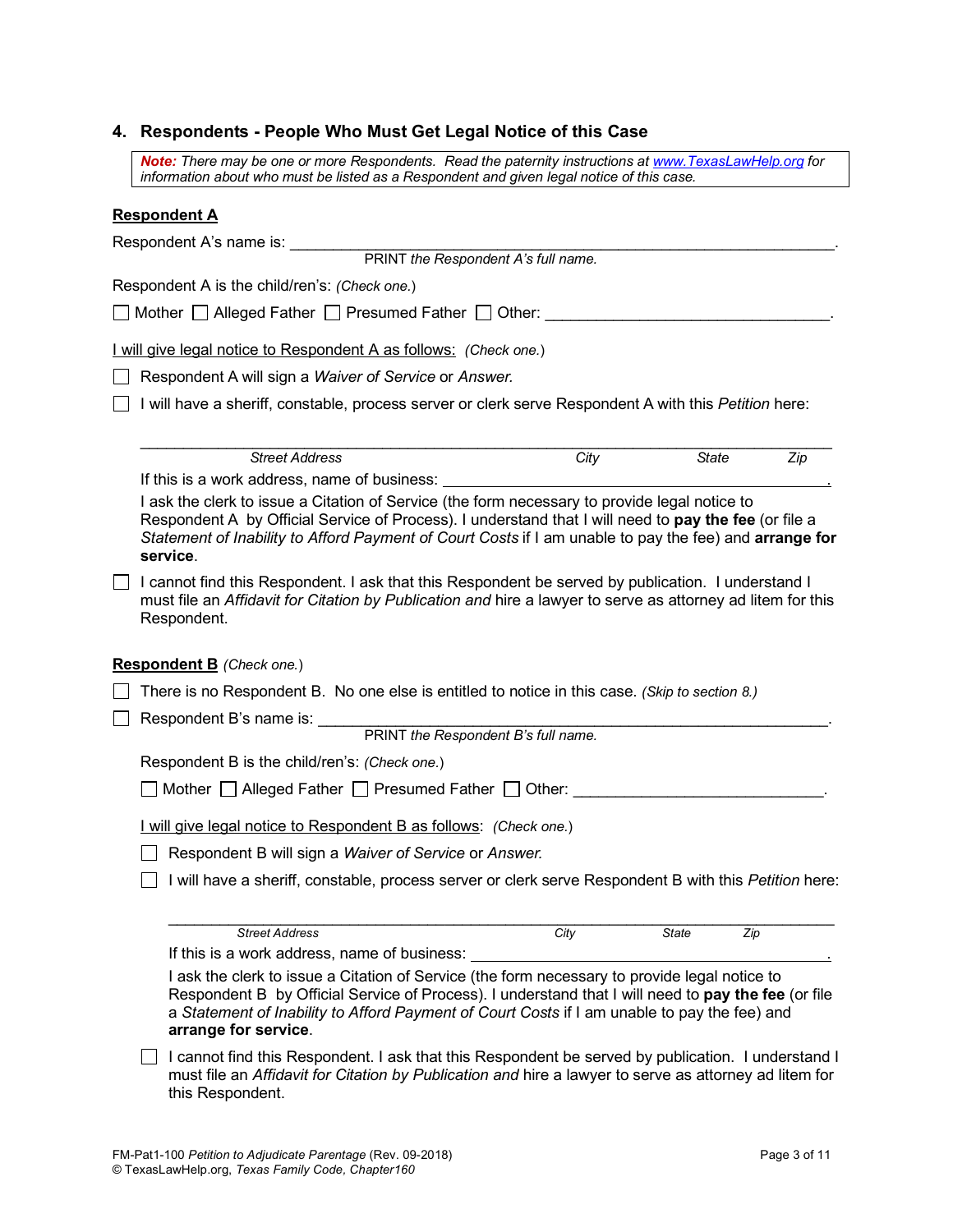|                                                                        |                                                                                                                                                                                                                                                                                                                                | Respondent C (Check one.)                                                                                                                                                                                                                                                                                                      |  |  |  |  |  |
|------------------------------------------------------------------------|--------------------------------------------------------------------------------------------------------------------------------------------------------------------------------------------------------------------------------------------------------------------------------------------------------------------------------|--------------------------------------------------------------------------------------------------------------------------------------------------------------------------------------------------------------------------------------------------------------------------------------------------------------------------------|--|--|--|--|--|
|                                                                        |                                                                                                                                                                                                                                                                                                                                | There is no Respondent C. No one else is entitled to notice in this case. (Skip to section 8.)                                                                                                                                                                                                                                 |  |  |  |  |  |
|                                                                        | Respondent C's name is: ____                                                                                                                                                                                                                                                                                                   |                                                                                                                                                                                                                                                                                                                                |  |  |  |  |  |
|                                                                        |                                                                                                                                                                                                                                                                                                                                | PRINT the full name of Respondent C.                                                                                                                                                                                                                                                                                           |  |  |  |  |  |
|                                                                        |                                                                                                                                                                                                                                                                                                                                | Respondent C is the child/ren's: (Check one.)                                                                                                                                                                                                                                                                                  |  |  |  |  |  |
|                                                                        | Mother $\Box$ Alleged Father $\Box$ Presumed Father $\Box$ Other:                                                                                                                                                                                                                                                              |                                                                                                                                                                                                                                                                                                                                |  |  |  |  |  |
|                                                                        | I will give legal notice to Respondent C as follows: (Check one.)                                                                                                                                                                                                                                                              |                                                                                                                                                                                                                                                                                                                                |  |  |  |  |  |
|                                                                        | I think Respondent C will sign a Waiver of Service or Answer.                                                                                                                                                                                                                                                                  |                                                                                                                                                                                                                                                                                                                                |  |  |  |  |  |
|                                                                        |                                                                                                                                                                                                                                                                                                                                | I will have a sheriff, constable, process server or clerk serve Respondent C with this Petition here:                                                                                                                                                                                                                          |  |  |  |  |  |
|                                                                        |                                                                                                                                                                                                                                                                                                                                | City<br><b>Street Address</b><br><b>State</b><br>Zip                                                                                                                                                                                                                                                                           |  |  |  |  |  |
|                                                                        |                                                                                                                                                                                                                                                                                                                                | If this is a work address, name of business:                                                                                                                                                                                                                                                                                   |  |  |  |  |  |
|                                                                        | I ask the clerk to issue a Citation of Service (the form necessary to provide legal notice to<br>Respondent C by "Official Service of Process"). I understand that I will need to pay the fee (or<br>file a Statement of Inability to Afford Payment of Court Costs if I am unable to pay the fee) and<br>arrange for service. |                                                                                                                                                                                                                                                                                                                                |  |  |  |  |  |
|                                                                        |                                                                                                                                                                                                                                                                                                                                | I cannot find this Respondent. I ask that this Respondent be served by publication. I understand I<br>must file an Affidavit for Citation by Publication and hire a lawyer to serve as attorney ad litem for<br>this Respondent.                                                                                               |  |  |  |  |  |
|                                                                        |                                                                                                                                                                                                                                                                                                                                | <b>Respondent D</b> (Check one.)                                                                                                                                                                                                                                                                                               |  |  |  |  |  |
|                                                                        |                                                                                                                                                                                                                                                                                                                                | There is no Respondent D. No one else is entitled to notice in this case. (Skip to section 8.)                                                                                                                                                                                                                                 |  |  |  |  |  |
|                                                                        |                                                                                                                                                                                                                                                                                                                                |                                                                                                                                                                                                                                                                                                                                |  |  |  |  |  |
| PRINT the full name of Respondent D.<br>Respondent D's name is: ______ |                                                                                                                                                                                                                                                                                                                                |                                                                                                                                                                                                                                                                                                                                |  |  |  |  |  |
|                                                                        |                                                                                                                                                                                                                                                                                                                                | Respondent D is the child/ren's: (Check one.)                                                                                                                                                                                                                                                                                  |  |  |  |  |  |
|                                                                        |                                                                                                                                                                                                                                                                                                                                | Mother $\Box$ Alleged Father $\Box$ Presumed Father $\Box$ Other:                                                                                                                                                                                                                                                              |  |  |  |  |  |
|                                                                        | I will give legal notice to Respondent D as follows: (Check one.)                                                                                                                                                                                                                                                              |                                                                                                                                                                                                                                                                                                                                |  |  |  |  |  |
|                                                                        |                                                                                                                                                                                                                                                                                                                                | Respondent D will sign a Waiver of Service or Answer.                                                                                                                                                                                                                                                                          |  |  |  |  |  |
|                                                                        |                                                                                                                                                                                                                                                                                                                                | I will have a sheriff, constable, process server or clerk serve Respondent D with this Petition here:                                                                                                                                                                                                                          |  |  |  |  |  |
|                                                                        |                                                                                                                                                                                                                                                                                                                                | <b>Street Address</b><br>City<br><b>State</b><br>Zip                                                                                                                                                                                                                                                                           |  |  |  |  |  |
|                                                                        |                                                                                                                                                                                                                                                                                                                                | If this is a work address, name of business:                                                                                                                                                                                                                                                                                   |  |  |  |  |  |
|                                                                        |                                                                                                                                                                                                                                                                                                                                | I ask the clerk to issue a Citation of Service (the form necessary to provide legal notice to<br>Respondent D by "Official Service of Process"). I understand that I will need to pay the fee (or<br>file a Statement of Inability to Afford Payment of Court Costs if I am unable to pay the fee) and<br>arrange for service. |  |  |  |  |  |
|                                                                        |                                                                                                                                                                                                                                                                                                                                | I cannot find this Respondent. I ask that this Respondent be served by publication. I understand I<br>must file an Affidavit for Citation by Publication and hire a lawyer to serve as attorney ad litem for<br>this Respondent.                                                                                               |  |  |  |  |  |
| 5.                                                                     |                                                                                                                                                                                                                                                                                                                                | <b>Out-of-State Respondents (Check one.)</b>                                                                                                                                                                                                                                                                                   |  |  |  |  |  |
|                                                                        |                                                                                                                                                                                                                                                                                                                                | Everyone involved in this case lives in Texas.                                                                                                                                                                                                                                                                                 |  |  |  |  |  |
|                                                                        |                                                                                                                                                                                                                                                                                                                                |                                                                                                                                                                                                                                                                                                                                |  |  |  |  |  |
|                                                                        |                                                                                                                                                                                                                                                                                                                                | The following Respondent does not live in Texas:                                                                                                                                                                                                                                                                               |  |  |  |  |  |

 *Print the FULL name of the Out-of State Respondent*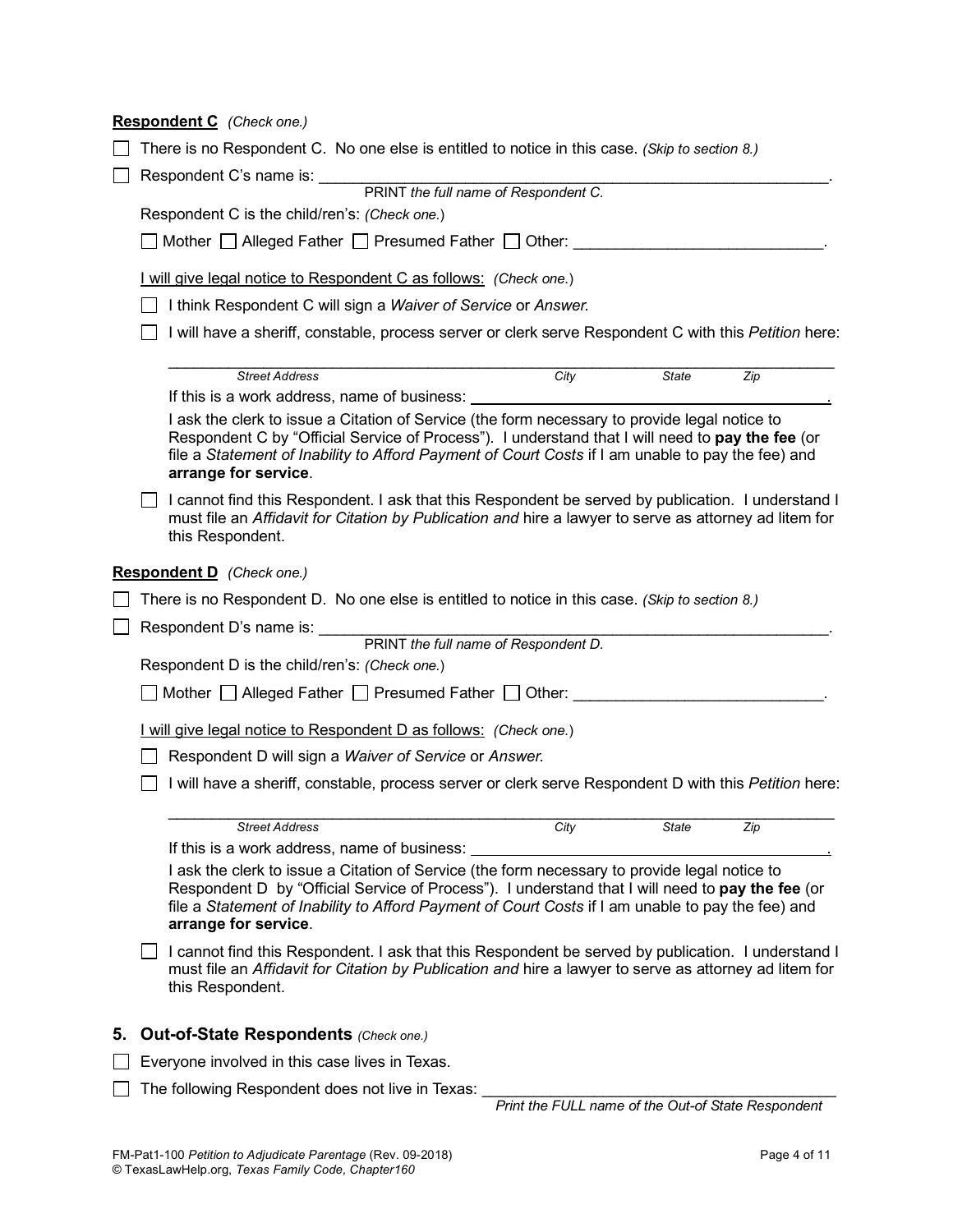*(Check all that apply for the Out-of-State Respondent.)*

| The Respondent agrees that a Texas court can make orders in this case and will file a written<br>response with the court. |
|---------------------------------------------------------------------------------------------------------------------------|
| The children live in Texas because of the Respondent's actions.                                                           |
| The Respondent has lived in Texas with the children.                                                                      |
| The Respondent has lived in Texas and provided prenatal expenses or support for the children.                             |
| The Respondent had sexual intercourse in Texas, and the children may have been conceived by<br>that act of intercourse.   |
| $\Box$ The child was born in Texas and the Respondent registered with the paternity registry maintained                   |

s porn in Texas and the Respondent registered with the paternity registry maintained by the Texas Vital Statistics Unit or signed an *Acknowledgment of Paternity* filed with the Texas Vital Statistics Unit.

The Respondent will be personally served with citation in Texas.

*Note: If a Respondent does NOT live in Texas, you must also attach the Exhibit: Out-of-State Party Declaration.*

## **6. Biological Testing** *(Check one.*)

- $\Box$  Biological testing was done before this suit was filed.
- $\Box$  I ask that biological testing be ordered by the Court.
- $\Box$  Biological testing is not necessary at this time.

# **7. Paternity**

I ask the Court to order that the following person **is** the father of the child or children listed in section 3 above:

PRINT the full name of person you are asking the court to name as the father of the children.

*(Check, only if applicable.*)

I also ask the Court to order that the following person **is not** the father of the child or children listed in section 3 above:

\_\_\_\_\_\_\_\_\_\_\_\_\_\_\_\_\_\_\_\_\_\_\_\_\_\_\_\_\_\_\_\_\_\_\_\_\_\_\_\_\_\_\_\_\_\_\_\_\_\_\_\_\_\_\_\_\_\_\_\_\_\_\_\_\_\_\_\_\_\_\_\_\_\_\_\_\_\_\_\_\_\_\_\_

\_\_\_\_\_\_\_\_\_\_\_\_\_\_\_\_\_\_\_\_\_\_\_\_\_\_\_\_\_\_\_\_\_\_\_\_\_\_\_\_\_\_\_\_\_\_\_\_\_\_\_\_\_\_\_\_\_\_\_\_\_\_\_\_\_\_\_\_\_\_\_\_\_\_\_\_\_\_\_\_\_\_\_\_

PRINT *the full name of person you are asking the court to find is not the father of the children.* 

# **8. Conservatorship, Possession and Access and Support**

*(Check one.*)

I am not asking the Court to make orders for conservatorship (custody), possession and access, child support, medical support or dental support at this time. *(If you checked this box, skip to section 9.)*

 $\Box$  I ask the Court to make orders for conservatorship, (custody) possession and access (visitation), child support, medical support and dental support. I believe the orders requested below would be in the best interest of the children. *(If you checked this box, complete sections 8A, 8B and 8C below).*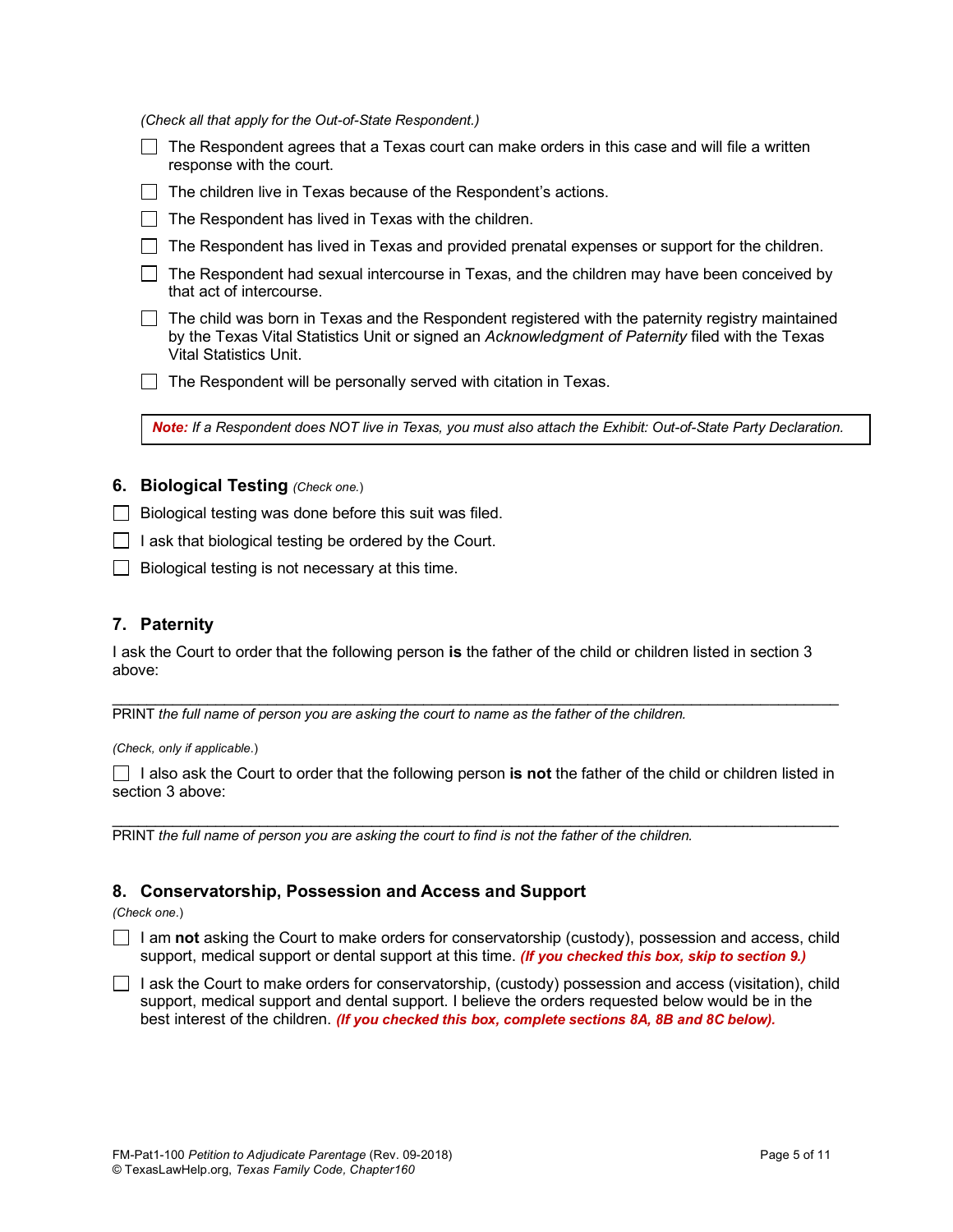*Note:* In order for the court to make orders for custody and visitation, the children must have lived in Texas with a *parent or person acting as a parent for at least the past 6 months. If a child is less than 6 months old the child must have lived in Texas from birth. Talk to a lawyer if you have questions about this requirement.*

*(Check if true.)*

 $\Box$  The children have lived in Texas with a parent or person acting as a parent for at least the past 6 months. If a child is less than 6 months old, the child has lived in Texas since the child's birth.

### **8A. Conservatorship (Custody)**

I ask the court to make conservatorship (custody) orders as follows: *(Check a, b, or c.)*

| a. | Mother and Father should be <b>Joint Managing Conservators</b> of the child/ren and: |                                           |                                                              |                                                                                                                                                                                                                |
|----|--------------------------------------------------------------------------------------|-------------------------------------------|--------------------------------------------------------------|----------------------------------------------------------------------------------------------------------------------------------------------------------------------------------------------------------------|
|    | (If you checked a, check a-1, a-2, or a-3.)                                          |                                           |                                                              |                                                                                                                                                                                                                |
|    | $a-1$ .                                                                              |                                           | within the following geographic area: (Check one box below.) | Father should have the exclusive right to designate the primary residence of the child/ren                                                                                                                     |
|    |                                                                                      | anywhere.<br>Texas.                       |                                                              | $\Box$ this county. $\Box$ this county or county adjacent to this county.<br>$\Box$ other:                                                                                                                     |
|    | $a-2.$                                                                               |                                           | within the following geographic area: (Check one box below.) | Mother should have the exclusive right to designate the primary residence of the child/ren                                                                                                                     |
|    |                                                                                      | $\Box$ anywhere.<br>$\square$ Texas.      |                                                              | $\Box$ this county. $\Box$ this county or county adjacent to this county.                                                                                                                                      |
|    | $a-3.$                                                                               |                                           | geographic area: (Check one box below.)                      | Neither parent should have the exclusive right to designate the primary residence of the<br>child/ren but both parents should be ordered not to move the child/ren out of the following<br>$\Box$ this county. |
|    |                                                                                      |                                           |                                                              |                                                                                                                                                                                                                |
| b. |                                                                                      |                                           |                                                              | this county or county adjacent to this county. $\Box$ other:                                                                                                                                                   |
|    |                                                                                      |                                           | primary residence of the child/ren anywhere.                 | Mother should be the <b>Sole Managing Conservator</b> of the child/ren with the exclusive rights<br>listed in Texas Family Code Section 153.132 including the exclusive right to designate the                 |
| c. |                                                                                      |                                           | primary residence of the child/ren anywhere.                 | Father should be the <b>Sole Managing Conservator</b> of the child/ren with the exclusive rights<br>listed in Texas Family Code Section 153.132 including the exclusive right to designate the                 |
|    |                                                                                      | (Check only if applicable.)               |                                                              |                                                                                                                                                                                                                |
|    | child/ren.                                                                           |                                           |                                                              | I ask the Court to order that I have the exclusive right to apply for and renew passports for the                                                                                                              |
|    |                                                                                      | 8B. Possession of and Access (Visitation) |                                                              |                                                                                                                                                                                                                |

- **a**. Father should have "standard visitation." *(See Texas Family Code Chapter 153, Subchapter F.)*
- **b**. Mother should have "standard visitation." *(See Texas Family Code Chapter 153, Subchapter F.)*
- **c.** "Standard visitation" would be unworkable or inappropriate. Possession and access to the child/ren should be as follows:

\_\_\_\_\_\_\_\_\_\_\_\_\_\_\_\_\_\_\_\_\_\_\_\_\_\_\_\_\_\_\_\_\_\_\_\_\_\_\_\_\_\_\_\_\_\_\_\_\_\_\_\_\_\_\_\_\_\_\_\_\_\_\_\_\_\_\_\_\_\_\_\_\_\_  $\mathcal{L}_\text{max}$  , and the state of the state of the state of the state of the state of the state of the state of the state of \_\_\_\_\_\_\_\_\_\_\_\_\_\_\_\_\_\_\_\_\_\_\_\_\_\_\_\_\_\_\_\_\_\_\_\_\_\_\_\_\_\_\_\_\_\_\_\_\_\_\_\_\_\_\_\_\_\_\_\_\_\_\_\_\_\_\_\_\_\_\_\_\_\_ \_\_\_\_\_\_\_\_\_\_\_\_\_\_\_\_\_\_\_\_\_\_\_\_\_\_\_\_\_\_\_\_\_\_\_\_\_\_\_\_\_\_\_\_\_\_\_\_\_\_\_\_\_\_\_\_\_\_\_\_\_\_\_\_\_\_\_\_\_\_\_\_\_\_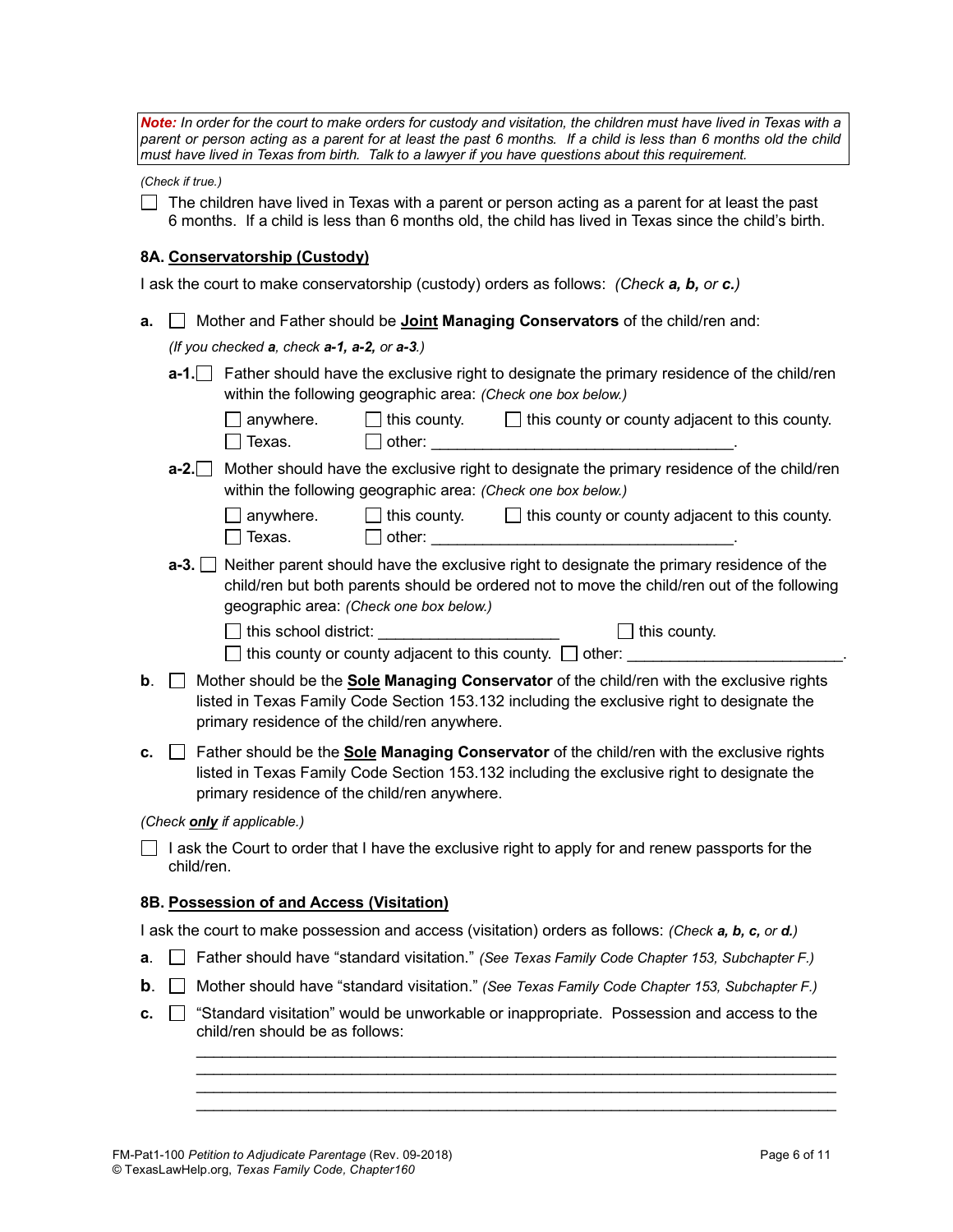| d. | I am concerned about the safety of the children with the other parent: I ask that:                                                         |
|----|--------------------------------------------------------------------------------------------------------------------------------------------|
|    | (If you checked <b>d</b> , check all that apply below.)                                                                                    |
|    | $d-1$ . $\Box$ exchanges of the child/ren be supervised, or in the alternative, be in a public place.                                      |
|    | $d-2$ . $\Box$ the other parent's possession of the child/ren be limited to day visits.                                                    |
|    | $d-3$ . the other parent's possession of the child/ren be supervised.                                                                      |
|    | $d-4$ . $\Box$ the other parent have no right to possession or access to the child/ren.                                                    |
|    | $d-5$ . $\Box$ the other parent be ordered not to use alcohol or illegal drugs 24 hours prior to or during<br>possession of the child/ren. |
|    | $d-6$ . $\Box$ the other parent's possession and access to the children be restricted as follows:                                          |
|    |                                                                                                                                            |

*(Check only if you are asking that a different possession order be in place while a child is under 3 years old.)*

 $\Box$  One or more of the children is under 3. Until the child turns 3, possession should be as follows: \_\_\_\_\_\_\_\_\_\_\_\_\_\_\_\_\_\_\_\_\_\_\_\_\_\_\_\_\_\_\_\_\_\_\_\_\_\_\_\_\_\_\_\_\_\_\_\_\_\_\_\_\_\_\_\_\_\_\_\_\_\_\_\_\_\_\_\_\_\_\_\_\_\_\_\_\_\_\_\_

\_\_\_\_\_\_\_\_\_\_\_\_\_\_\_\_\_\_\_\_\_\_\_\_\_\_\_\_\_\_\_\_\_\_\_\_\_\_\_\_\_\_\_\_\_\_\_\_\_\_\_\_\_\_\_\_\_\_\_\_\_\_\_\_\_\_\_\_\_\_\_\_\_\_\_\_\_\_\_\_  $\mathcal{L}_\mathcal{L} = \{ \mathcal{L}_\mathcal{L} = \{ \mathcal{L}_\mathcal{L} = \{ \mathcal{L}_\mathcal{L} = \{ \mathcal{L}_\mathcal{L} = \{ \mathcal{L}_\mathcal{L} = \{ \mathcal{L}_\mathcal{L} = \{ \mathcal{L}_\mathcal{L} = \{ \mathcal{L}_\mathcal{L} = \{ \mathcal{L}_\mathcal{L} = \{ \mathcal{L}_\mathcal{L} = \{ \mathcal{L}_\mathcal{L} = \{ \mathcal{L}_\mathcal{L} = \{ \mathcal{L}_\mathcal{L} = \{ \mathcal{L}_\mathcal{$ 

\_\_\_\_\_\_\_\_\_\_\_\_\_\_\_\_\_\_\_\_\_\_\_\_\_\_\_\_\_\_\_\_\_\_\_\_\_\_\_\_\_\_\_\_\_\_\_\_\_\_\_\_\_\_\_\_\_\_\_\_\_\_\_\_\_\_\_\_\_\_\_

After the child turns 3, possession should be as checked above.

*(Check only if applicable.)*

 $\Box$  I am concerned that the other parent may take the child/ren to another country and refuse to return them. I ask the Court to determine if there is a risk of international kidnapping by the other parent and to take such measures as are necessary to protect the child/ren.

## **8C. Child Support and Medical Support**

I ask the court to make appropriate orders for the support of the children, including regular child support, medical support and dental support and, if supported by the facts, retroactive child support.

*(Check, if applicable.)*

 $\Box$  I also ask the Court to order the man determined to be the father of the children to pay an equitable portion of prenatal and post-natal health-care expenses.

### **9. Children's Names** *(Check one.*)

- □ I am **not** asking the Court to change the children's names.
- $\Box$  There is good cause for the Court to change the names of the following children: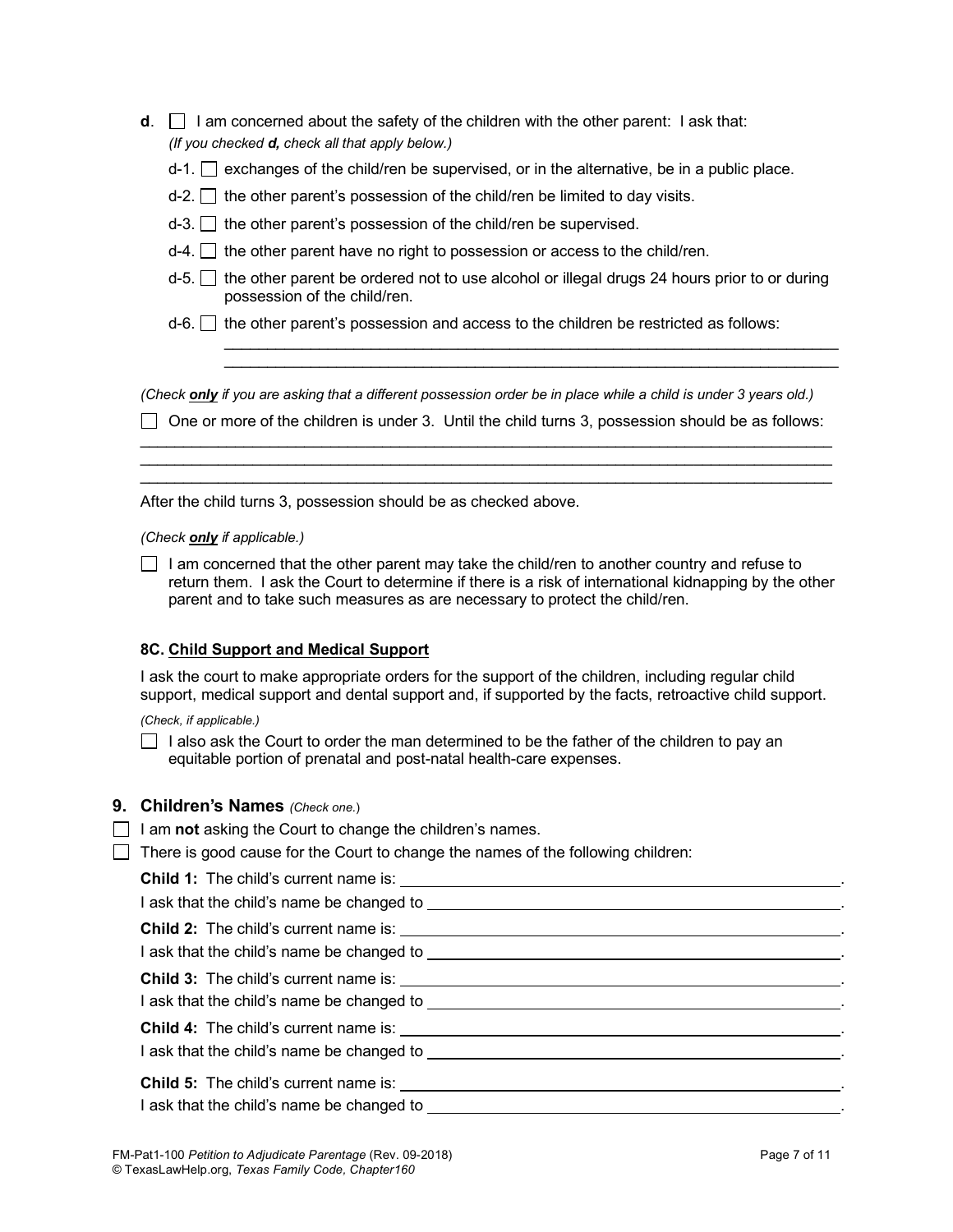# **10. Family Information** *(Check only if applicable.)*

| I believe the children or I will be harassed, abused, seriously harmed, or injured if I am required to<br>give the Respondent(s) the information checked below for myself and the children: |                                                                                                                                                                 |  |  |  |  |
|---------------------------------------------------------------------------------------------------------------------------------------------------------------------------------------------|-----------------------------------------------------------------------------------------------------------------------------------------------------------------|--|--|--|--|
| (Check the boxes below to tell the judge which information you want to be kept confidential.)                                                                                               |                                                                                                                                                                 |  |  |  |  |
| home address,<br>mailing address,                                                                                                                                                           | work address,<br>employer,                                                                                                                                      |  |  |  |  |
| $\Box$ home phone #,<br>$\Box$ work phone #,                                                                                                                                                | driver's license #.<br>$\Box$ social security #,                                                                                                                |  |  |  |  |
| to the Respondents. I also ask the Court to keep this information confidential.                                                                                                             | I ask the Court to Order that I not have to give this information or notice of changes in this information                                                      |  |  |  |  |
| 11. Health Insurance Availability for Children                                                                                                                                              |                                                                                                                                                                 |  |  |  |  |
| The child/ren: (Check all that apply.)                                                                                                                                                      |                                                                                                                                                                 |  |  |  |  |
| do not have health insurance.                                                                                                                                                               |                                                                                                                                                                 |  |  |  |  |
| have private health insurance.                                                                                                                                                              |                                                                                                                                                                 |  |  |  |  |
|                                                                                                                                                                                             |                                                                                                                                                                 |  |  |  |  |
|                                                                                                                                                                                             |                                                                                                                                                                 |  |  |  |  |
| Name of person who pays for insurance:                                                                                                                                                      |                                                                                                                                                                 |  |  |  |  |
| The insurance policy<br>$ $ is                                                                                                                                                              | $\Box$ is not available through the parent's work.                                                                                                              |  |  |  |  |
| have health insurance through Medicaid.                                                                                                                                                     |                                                                                                                                                                 |  |  |  |  |
| have health insurance through <b>C.H.I.P</b> . Cost of premium (if any): \$                                                                                                                 |                                                                                                                                                                 |  |  |  |  |
| If the children do not have private health insurance also complete the following:                                                                                                           |                                                                                                                                                                 |  |  |  |  |
| Private health insurance<br>∣ ∣is                                                                                                                                                           | $\Box$ is not available to Father at a reasonable cost.                                                                                                         |  |  |  |  |
| Private health insurance<br>∣ ∣is                                                                                                                                                           | $\Box$ is not available to Mother at a reasonable cost.                                                                                                         |  |  |  |  |
| 12. Dental Insurance Availability for Children                                                                                                                                              |                                                                                                                                                                 |  |  |  |  |
| The child/ren: (Check all that apply.)                                                                                                                                                      |                                                                                                                                                                 |  |  |  |  |
| do not have dental insurance.                                                                                                                                                               |                                                                                                                                                                 |  |  |  |  |
| have private dental insurance.                                                                                                                                                              |                                                                                                                                                                 |  |  |  |  |
| Name of insurance company:                                                                                                                                                                  |                                                                                                                                                                 |  |  |  |  |
| Policy number:                                                                                                                                                                              | Cost of premium: \$                                                                                                                                             |  |  |  |  |
| Name of person who pays for insurance:                                                                                                                                                      |                                                                                                                                                                 |  |  |  |  |
| The insurance policy<br>$\Box$ is not<br>$\Box$ is                                                                                                                                          | available through the parent's work.                                                                                                                            |  |  |  |  |
| If the children do not have private dental insurance also complete the following:                                                                                                           |                                                                                                                                                                 |  |  |  |  |
| Private dental insurance<br>is                                                                                                                                                              | $\Box$ is not available to Father at a reasonable cost.                                                                                                         |  |  |  |  |
| Private dental insurance<br>is                                                                                                                                                              | $\Box$ is not available to Mother at a reasonable cost.                                                                                                         |  |  |  |  |
| 13. Children's Property (Check one.)                                                                                                                                                        |                                                                                                                                                                 |  |  |  |  |
|                                                                                                                                                                                             |                                                                                                                                                                 |  |  |  |  |
|                                                                                                                                                                                             | The children do not own any property of significant value in their own name.<br>The children own the following property of significant value in their own name: |  |  |  |  |
|                                                                                                                                                                                             |                                                                                                                                                                 |  |  |  |  |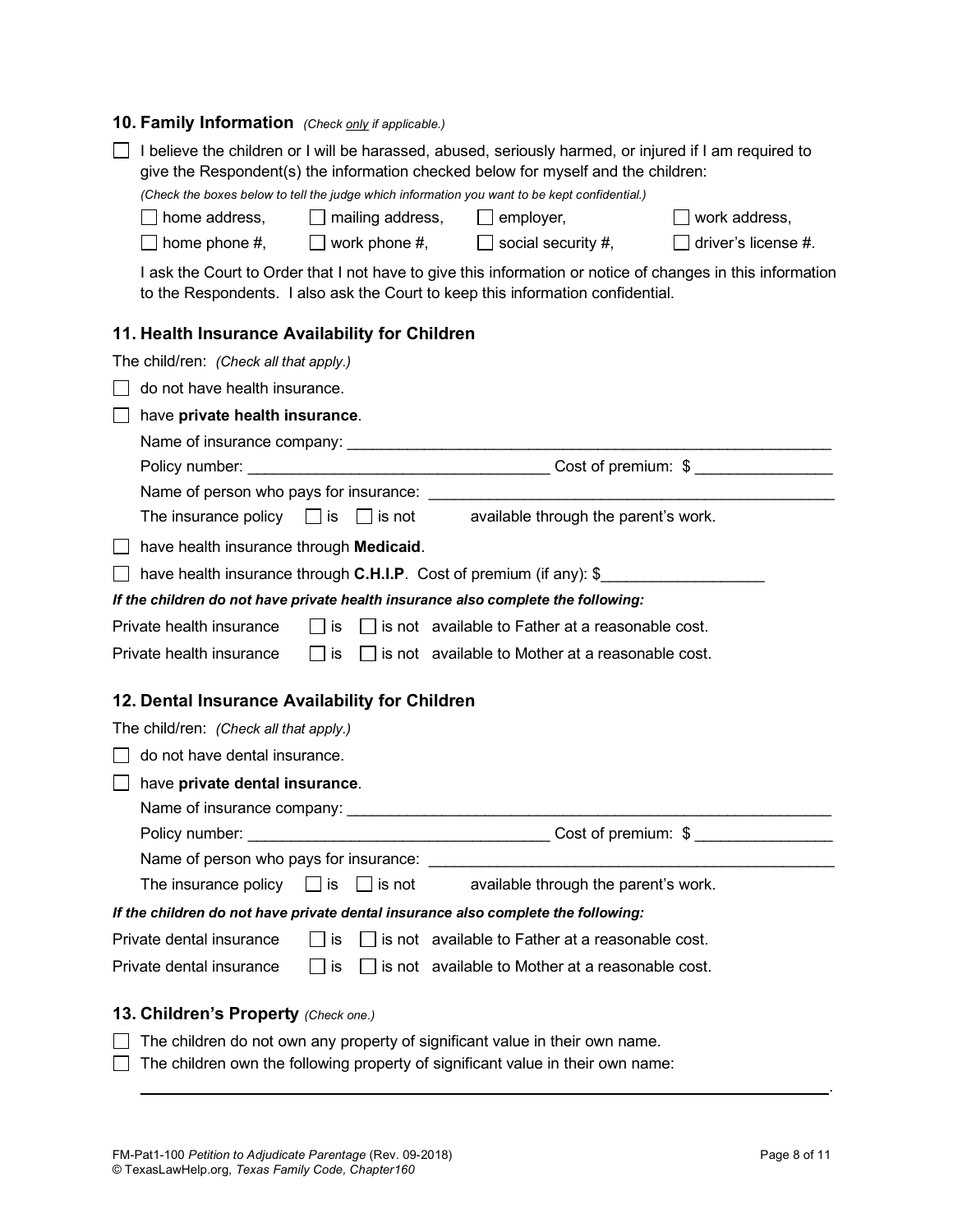# **14. Protective Order Statement**

*Note: You must provide information about any protective order or pending application for protective order involving a party in this case or a child of a party. This includes information about any: 1) family violence protective order, (2) sexual assault, sexual abuse, trafficking or stalking protective order and/or (3) emergency protective order issued after an arrest. A "party" includes you (the Petitioner) and anyone listed as a Respondent in this Petition.*

*You must also attach to this Petition a copy of any protective order (even if it's expired) in which one party or a child of a party was the applicant or victim and another party was the respondent or defendant.* 

*(Check the appropriate boxes. Fill in the requested information, if applicable.)*

### **14A. No Protective Order**

- $\Box$  I do not have a protective order and I have not asked for one.
- $\Box$  No one has a protective order against me or asked for one.

#### **14B. Pending Protective Order**

 $\Box$  I filed paperwork at the courthouse asking for a protective order, but a judge has not decided if I should get it. I asked for a protective order against

*In County* County, <u>County</u>

I asked for a protective order on  $\frac{1}{\text{Date Field}}$  in  $\frac{1}{\text{County}}$  County,  $\frac{1}{\text{State}}$ 

The cause number of the protective order case is

If I get a protective order, I will file a copy of it before any hearings in this case.

 $\Box$  The Respondent filed paperwork asking for a protective order, but a judge has not decided if the Respondent will get it. The Respondent asked for a protective order on \_\_\_\_\_\_\_\_\_\_\_\_\_\_\_\_\_\_ in

| County, $\frac{1}{2}$                                                                                                                                  |    |        |                                                                  |  |
|--------------------------------------------------------------------------------------------------------------------------------------------------------|----|--------|------------------------------------------------------------------|--|
| County<br><b>State</b>                                                                                                                                 |    |        |                                                                  |  |
| The Respondent asked for a protective order against                                                                                                    |    |        |                                                                  |  |
| The cause number of the protective order case is                                                                                                       |    |        |                                                                  |  |
| If the Respondent gets a protective order, I will file a copy of it before any hearings in this case.                                                  |    |        |                                                                  |  |
|                                                                                                                                                        |    |        |                                                                  |  |
| 14C. Protective Order in Place                                                                                                                         |    |        |                                                                  |  |
| I have a protective order. The protective order is against                                                                                             |    |        |                                                                  |  |
|                                                                                                                                                        |    |        | County, $\frac{1}{\sqrt{1-\frac{1}{2}}}\left[\frac{1}{2}\right]$ |  |
| Date of Order                                                                                                                                          |    | County | <b>State</b>                                                     |  |
| The cause number for the protective order is                                                                                                           |    |        |                                                                  |  |
| Either I have attached a copy of the protective order to this petition or I will file a copy of it with the<br>court before any hearings in this case. |    |        |                                                                  |  |
| A Respondent in this case has a protective order.                                                                                                      |    |        |                                                                  |  |
| The protective order is against                                                                                                                        |    |        |                                                                  |  |
|                                                                                                                                                        |    |        |                                                                  |  |
| The protective order was made on                                                                                                                       | ın |        | Countv.                                                          |  |

| The protective order was made on |               |               | Count∨ |       |
|----------------------------------|---------------|---------------|--------|-------|
|                                  | Date of Order | <i>Sounty</i> |        | State |

The cause number for the protective order is \_\_\_\_\_\_\_\_\_\_\_\_\_\_\_\_\_\_\_\_\_\_\_\_\_\_\_\_\_\_\_\_\_\_\_\_\_\_\_\_\_.

Either I have attached a copy of the protective order to this petition or I will file a copy of it with the court before any hearings in this case.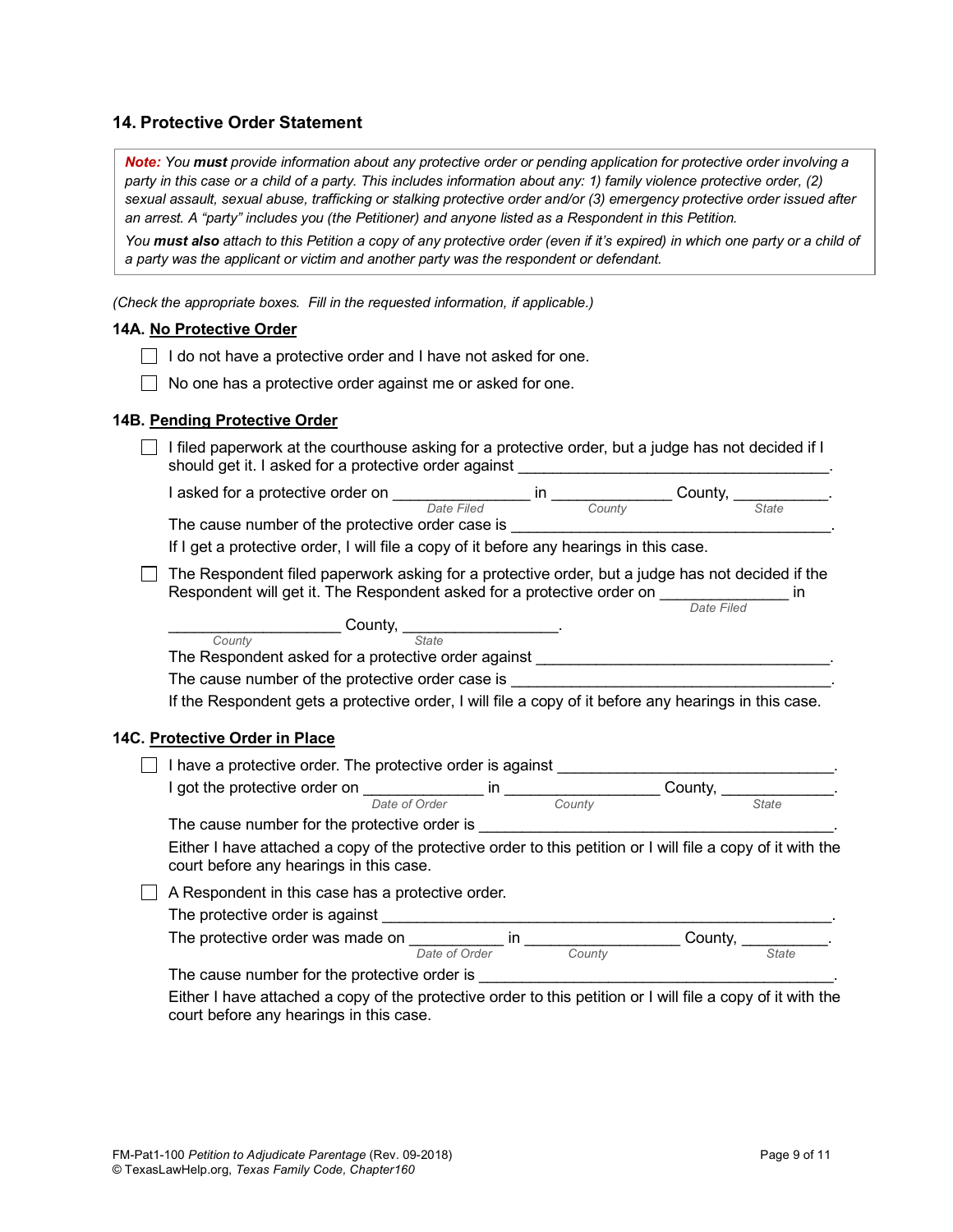## **15. Public Benefits**

*Note: If the child/ren have ever received Medicaid or TANF, you MUST send a copy of this Petition to the Office of the Attorney General Child Support Division. You MUST also sign the "Certificate of Service to the Office of the Attorney General" below.*

The children: *(Check all that apply.)*

have Medicaid now **or** had in the past.

get TANF (Temporary Assistance for Needy Families) now **or** got it in the past.

# **16. Request for Judgment**

I ask that citation and notice issue as required by law and that the Court make the orders I have asked for in this Petition and any other orders to which I am entitled. I ask for general relief.

Respectfully,

| →                                     |                                                                                                                                                                                                                                       |
|---------------------------------------|---------------------------------------------------------------------------------------------------------------------------------------------------------------------------------------------------------------------------------------|
| Petitioner's Signature                | Phone number                                                                                                                                                                                                                          |
| <b>Petitioner's Printed Name</b>      | Date                                                                                                                                                                                                                                  |
| Petitioner's<br>Mailing Address:      |                                                                                                                                                                                                                                       |
| Petitioner's Email Address:           |                                                                                                                                                                                                                                       |
| Petitioner's Fax #<br>(if available): |                                                                                                                                                                                                                                       |
| $\cdots$ . $\cdots$<br>.              | $\mathbf{r}$ , and the set of the set of the set of the set of the set of the set of the set of the set of the set of the set of the set of the set of the set of the set of the set of the set of the set of the set of the set<br>. |

*Warning: Each respondent will get a copy of this form. If you are concerned about a respondent learning your address, call the Hope Line at 1-800-374-4673(HOPE) for free advice before filing this form with the court.* 

**I understand that I must notify the Court and each Respondent's attorney (or the Respondent if the Respondent does not have an attorney) in writing if my mailing address or email address changes during these proceedings. If I don't, any notices about this case will be sent to me at the mailing address or email address on this form.**

# **17. Certificate of Service to the Office of the Attorney General Child Support Division**

*Sign below only if the child/ren receive (or have received) Medicaid or TANF. This tells the judge that you will deliver a copy of this Petition to the Office of the Attorney General Child Support Division as required by law. Get contact information for the Office of the Attorney General Child Support Office in the county where this case will be filed at https://www.texasattorneygeneral.gov/apps/cs\_locations/. Bring proof of delivery with you to court.*

I certify that a true copy of this *Petition* was served on the Office of the Attorney General Child Support Division\* in person, by certified and first class mail, by commercial delivery service, by fax, by email, or through the electronic file manager on this date.

*Petitioner's Signature Date*